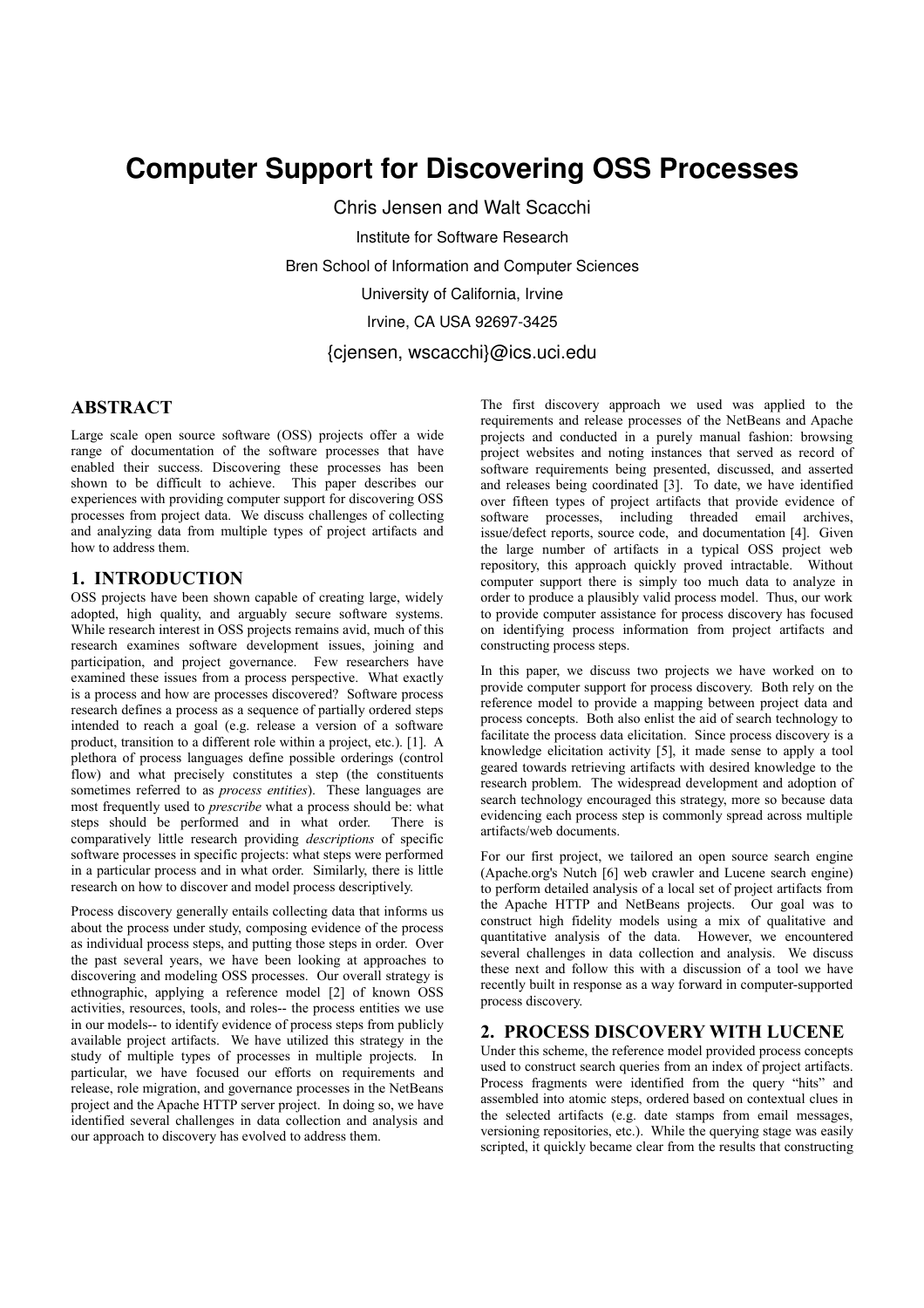process steps and putting them in order could not be done reliably without human intervention. Nevertheless, the tool could inform these tasks by providing time and date information, as well as links to documents referenced by data relating to a particular process step

The objective of using a customized search engine on locally stored data was to provide document-specific analysis of project data in a rigorous fashion, benefiting from the similarities in the document structure (both in terms of file format as well as link structure). The data being local, it could be massaged into a more parsable format and computationally analyzed without imposing on project Web resources (bandwidth). The Lucene/Nutch tool set was chosen as it was particularly well suited to analyzing large numbers of artifacts of varying types, such as is needed for process discovery, was a mature and well regarded project and because it had an active developer and user community that could be consulted if we required technical advice.

With approval from the NetBeans community, we were able to collect project data by crawling their website. Data from Apache was obtained from the source code repository, which also versions documents on the project website. Both methods have advantages and disadvantages. The web crawl had limits set upon it by the project in terms of which pages it could retrieve. Consequently, we were unable to crawl pages from the mailing list archive, one of the most salient data sources. Unlike content retrieved from versioning repositories, however, crawled documents contained project web database content, which was not available for pages retrieved from versioning repository snapshots. Repository snapshots, on the other hand, provided a greater range of document types that we could parse with greater precision. Crawled data were mostly HTML files. We grew concerned that the disparity in available data from the two projects would hinder our ability to perform truly comparative case analysis. As with all data snapshots, there were also issues of up-to-datedness of the data and its storage to consider.

The ability of search technology to assist in retrieval of process evidence presented a second problem: noisy data. Put simply, search results are imperfect. Only a fraction of the returned results contain useful process evidence. Search results also included duplicates: multiple artifacts depicting the same process evidence. Although multiple indicators of process evidence can reinforce process model validity, we came across some cases of data duplication that, if undetected, could have misrepresented the process (e.g. the same document being stored in multiple places in the repository). Perhaps worse than duplicate data, process models are affected by missing or externally located (outside a project repository) data. Gaps in process data, whether due to technical restrictions on data collection such as those described above or otherwise, affect process participants as much as process researchers. As the OSS phenomenon has caught on, more and more organizations have begun contributing to OSS projects, leading to breakdowns in decision-making transparency and questions of project leadership and control [7, 8].

Unlike projects in the FLOSSMOLE and FLOSSMETRICS repositories, Apache and NetBeans each use separate infrastructure for their project repositories. While certain document types (e.g. mbox email archives and message forums) offer useful metadata that can significantly enhance analysis precision (for example, by providing date fields useful for process step ordering), this precision comes at a cost. We had hoped to

avoid constructing analysis techniques specific to particular repository document and development artifact types. The volatility of document structure meant that any classifying scheme created would only be applicable to one type of community repository infrastructure. Even within a community, this infrastructure is not guaranteed to be static. Considering the breadth of artifact types, any such classification scheme would be both complex and fragile.

The fragility of project artifact formats is a known problem for those working with OSS repositories, as reported by maintainers of both the FLOSSMOLE repository and the SourceForge Research Data Archive (SRDA) at Notre Dame [9] at a recent workshop on Free/OSS repositories and research infrastructures [10]. The issue is more poignant for analysis of data from disparate infrastructures. It became clear that creating document type-specific analysis was necessary in certain cases (to parse mbox archives used by Apache into discrete messages, for example, since the existing parsers either did not provide sufficient granularity or had fallen out of maintenance).

Ultimately, the method's greatest promise-deep analysis of project artifacts- proved too difficult. We simply lacked the resources in our small project team to perform in-depth analysis of constantly evolving data sets spanning multiple document types. This led us to a more lightweight solution. We discuss this solution next.

## **3. PROCESS DISCOVERY WITH FIREFOX AND ZOTERO**

Our current strategy for providing computer support for process discovery returns to using each project's own search engine to locate process information. We have operationalized the reference model as an OWL ontology with the Protégé ontology editor [11], using only the OWL class and individual constructs to store process concepts and their associated search queries respectively. Secondly, we built a Firefox plugin, Ontology [12], to display the reference model ontology in the Firefox web browser. Next, we enlisted the Zotero citation database Firefox plugin [13] to store process evidence elicited from project data, integrating the two plugins such that each datum added to the citation database from a project artifact is automatically tagged with the selected reference model entities.

The use of a citation database as a research data repository may seem unintuitive. Zotero, however, has proven well suited for our needs. Like many Firefox plugins, Zotero can create records simply from highlighted sections of a web document, though the creation of arbitrary entries (not gleaned from document text selections) is also possible. It can also save a snapshot of the entire document for later review, which is useful given the high frequency of changes of some web documents- changes that evidence steps in a software processes. The tag, note, and date fields for each entry are useful for recording reference model associations and memos about the entry for use in constructing process steps and ascertaining their order.

The plugin integration greatly facilitates the coding of process evidence and provides traceability from raw research data to analyzed process models. As the tool set is browser-based, it is not limited to analysis of a particular data set, whether local or remote. Moreover, the tool set does not limit users to a single ontology or Zotero database, thereby allowing users to construct research models using multiple ontologies describing other (e.g.